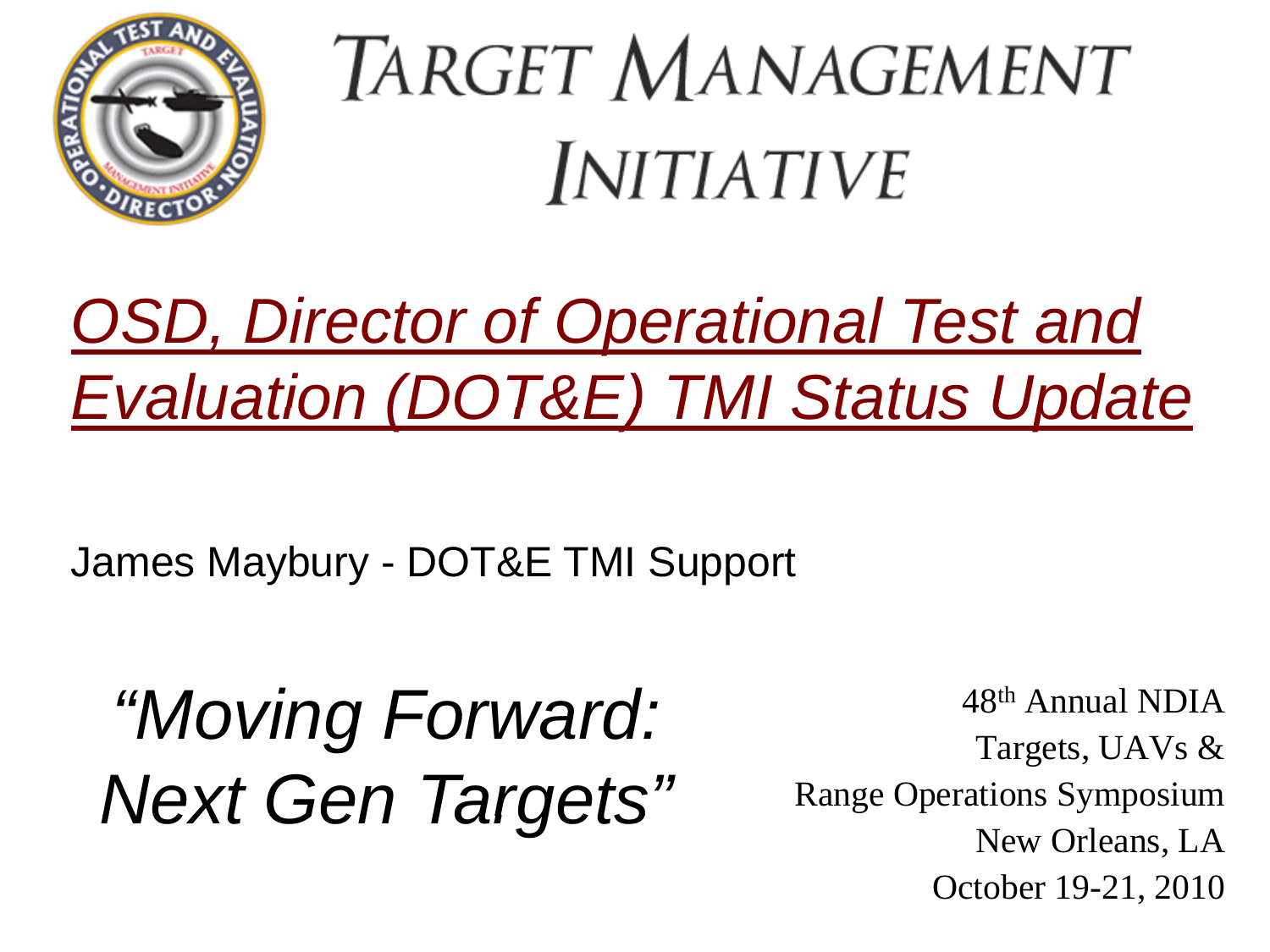

### Outline

- Org Chart within DOT&E
- Supporting DOT&E's Mission
- The Target Management Initiative
- Submitting Proposals
- FY10 Recap
- FY11 Program
- FY12 Focus Areas

### DOT&E's Target Resources Staff:

- •Dennis Mischel: TMI Program Manager / Targets Lead
- •Pat Burris: 5<sup>th</sup> Gen. FSAT Project Manager / Aerial Targets
- •• James Maybury: Target Control Systems /  $C^{\wedge}2$  Interfaces
- www.tmi.osd.mil $\overline{2}$ • Josh Messner: TMI Execution Manager / Mobile Ground Targets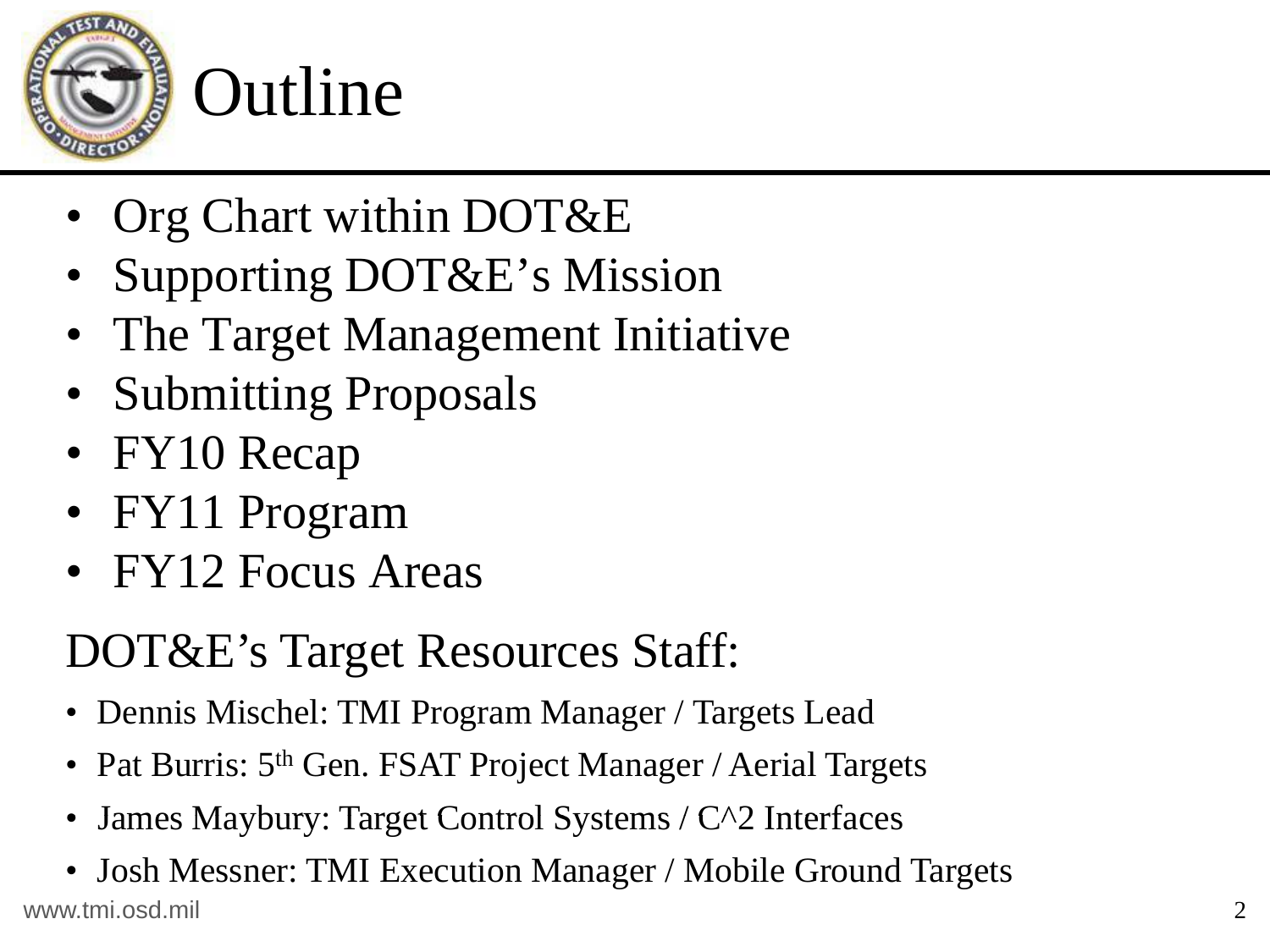

### Org Chart within DOT&E



www.tmi.osd.mil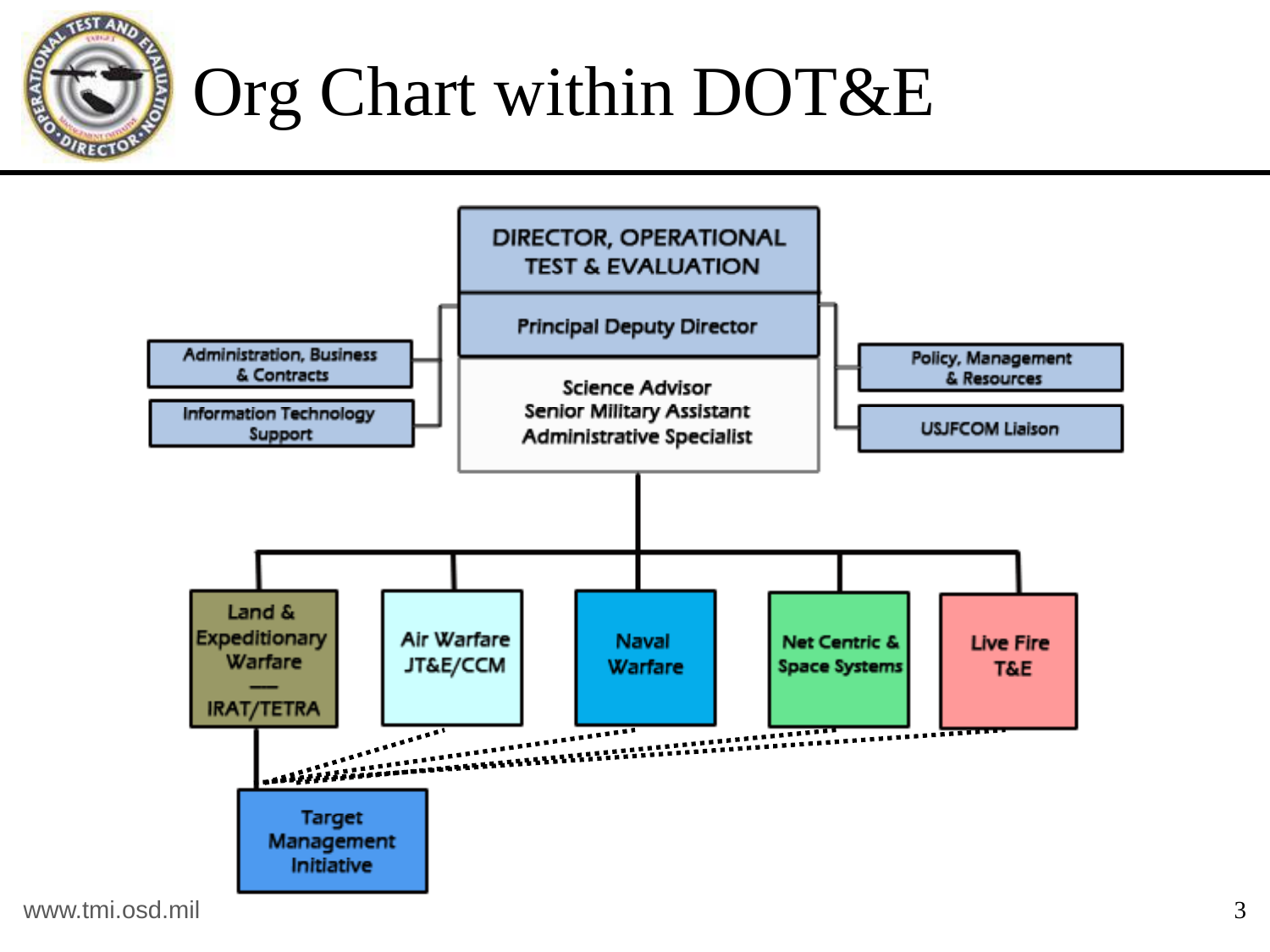

#### **http://www.dote.osd.mil/about.html**

"The Director, Operational Test & Evaluation (DOT&E) … making **budgetary and financial recommendations to the SecDef regarding OT&E**; and **oversight to ensure OT&E for major DoD acquisition programs is adequate to confirm**  operational effectiveness and suitability of the defense system in combat use."

Targets Staff supports DOT&E by:

- • Annual monitoring of Services targets budgets for potential impacts to OT&E
- Makin g investments that:
	- Help to ensure Targets are Threat Representative and Cost Effective
	- Help promote interoperability between Services and Ranges
	- Help to ensure Target Systems (C^2, Scoring, Launch) are adequate to support Testing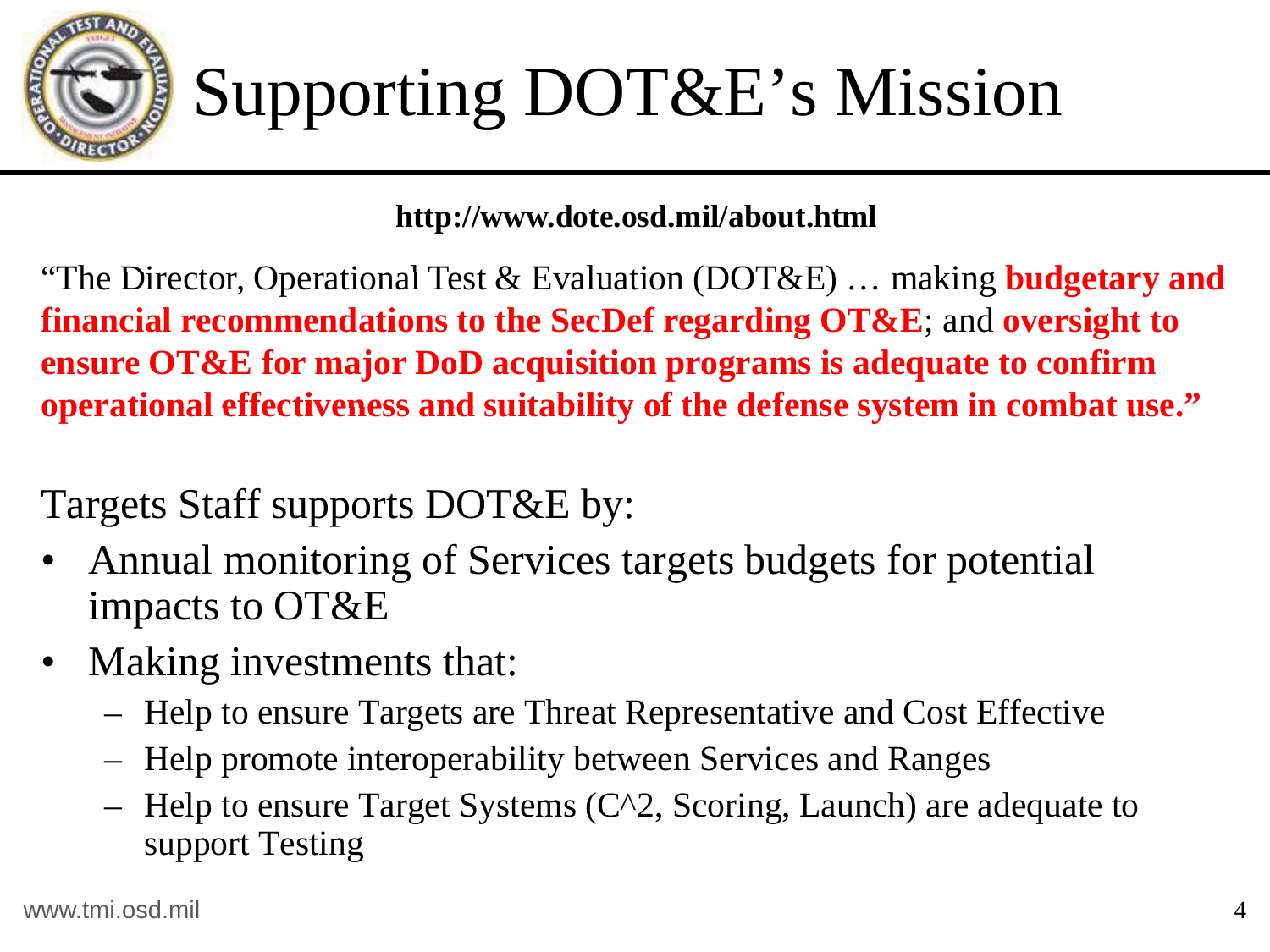

## The Target Management Initiative

#### **Objective**

•Improve threat realism, increase interoperability, and reduce test costs.

#### **<u>Projects</u>**

• TMI projects include *studies, standards developments, target system prototypes, and proof of concept demonstrations*.

#### **Selection**

- •Supported by Target Investment Working Group (TIWG)
- • Criteria Include: Importance to Operational Testing, Improvement to the Threat Realism, Benefit vs. Cost, Multi-Program Applicability, Potential for Successful Execution
- •DOT&E Deputies are briefed on prioritized project list

#### **Execution**

- •• Projects are typically 1-3 years in length
- •\$50K Studies to \$3M Prototypes
- •Project Execution is Managed by the Services
- •Minimum deliverables include: Monthly reporting, Bi-annual briefings, Final Report

#### **Prime consideration is given to projects that address Operational Testing (OT) requirements and DOT&E resource concerns.**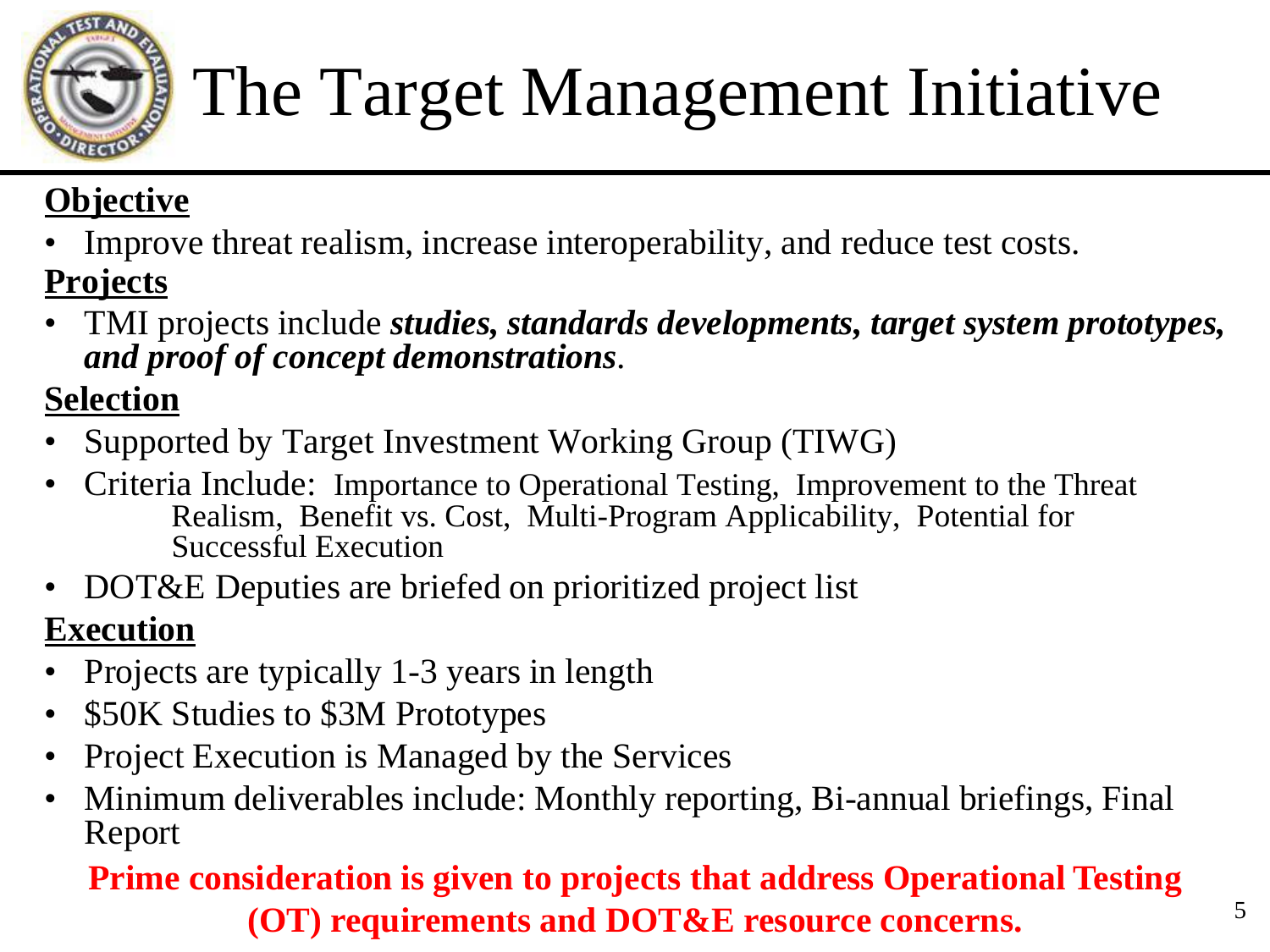

## Notional Upcoming Dates

- **Week of 1 Nov** Release Call for Proposals & FY12 Focus Areas
	- Initial proposal format will be a 1-2 page white paper
- **Week of 6 Dec**  White paper proposals due
- **Week of 20 Dec**  TMI response to white papers released and detailed proposals requested.
- **Week of 24 Jan**  Detailed proposals due.
- Week of 1 Feb TMI response to proposal authors released.
- Late February New Start Reviews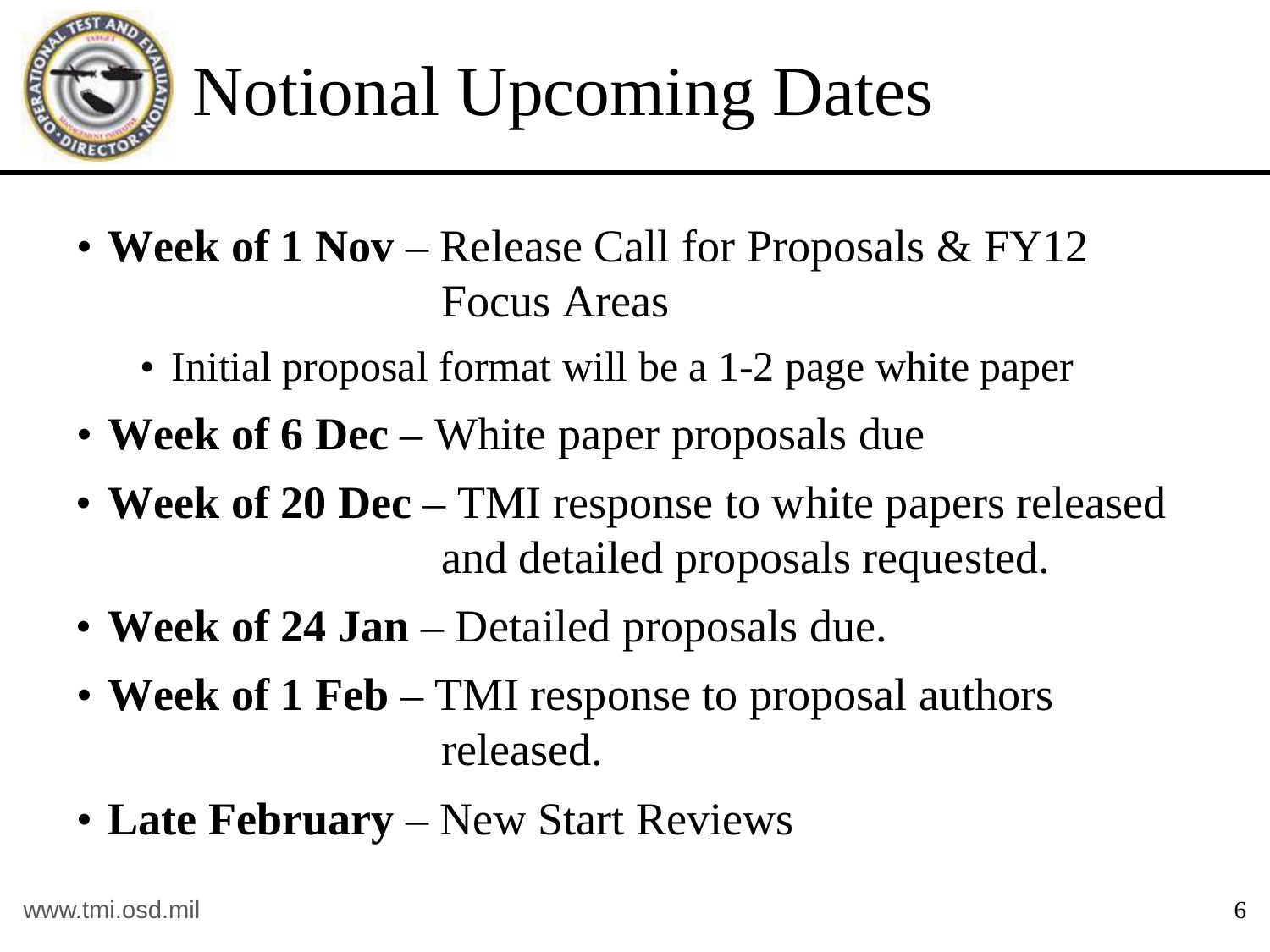

### Project Selection Timeline



www.tmi.osd.mil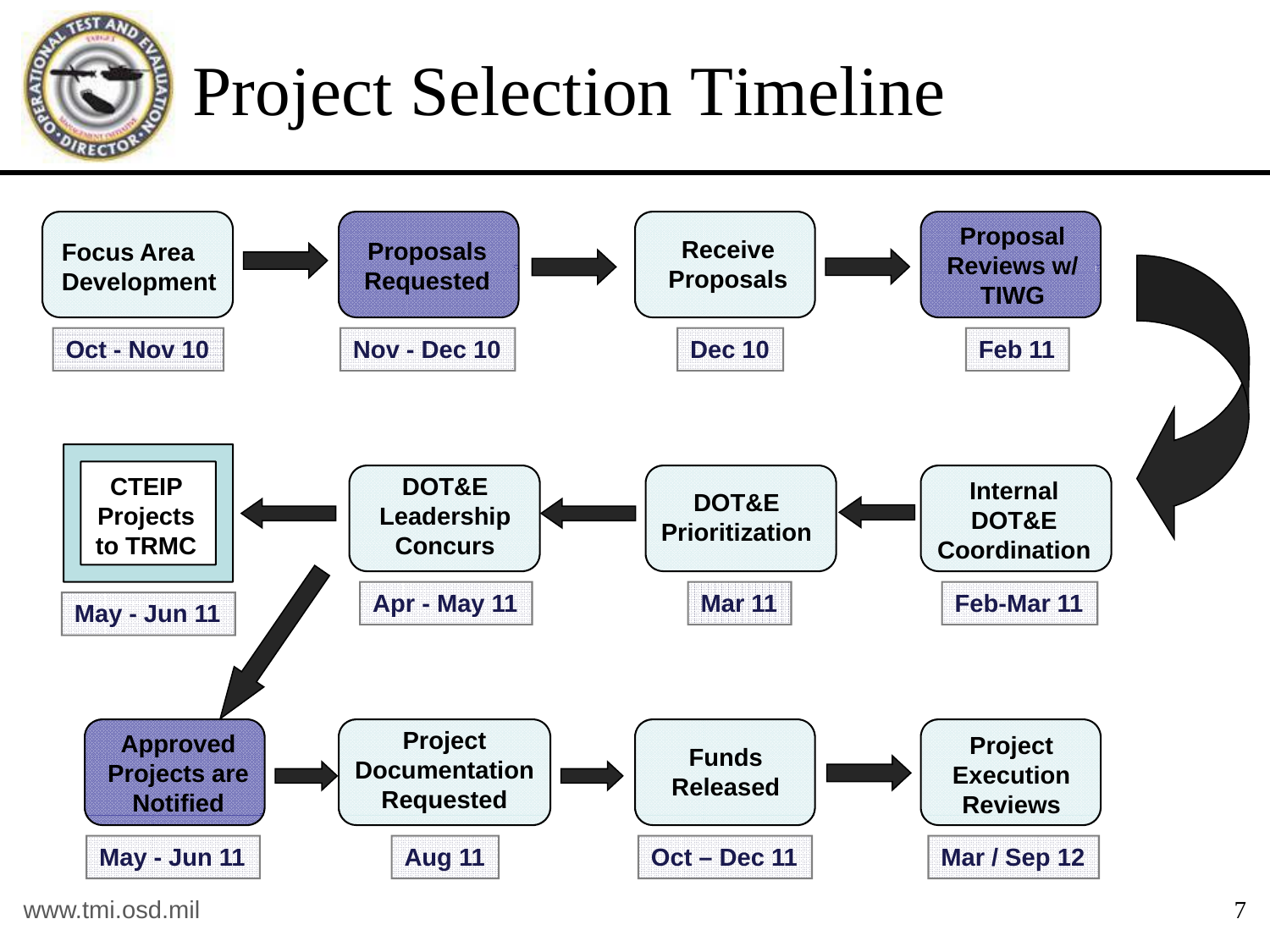

- Project proposals may be submitted via the TMI website: www.tmi.osd.mil
- We recommend industry and academia work with Service partners when submitting proposals.
- Please follow-up submittals with a call to 703- 681-5502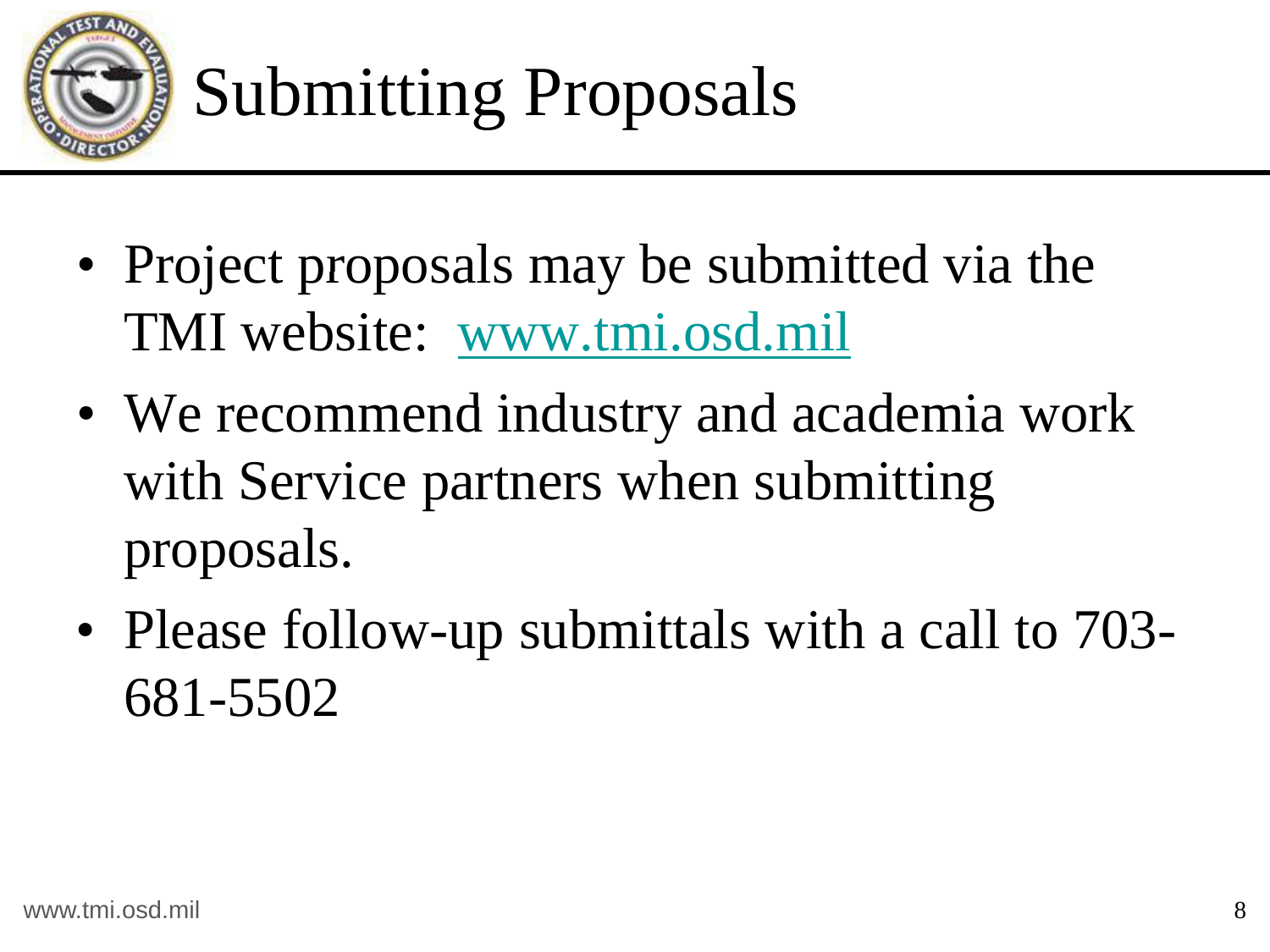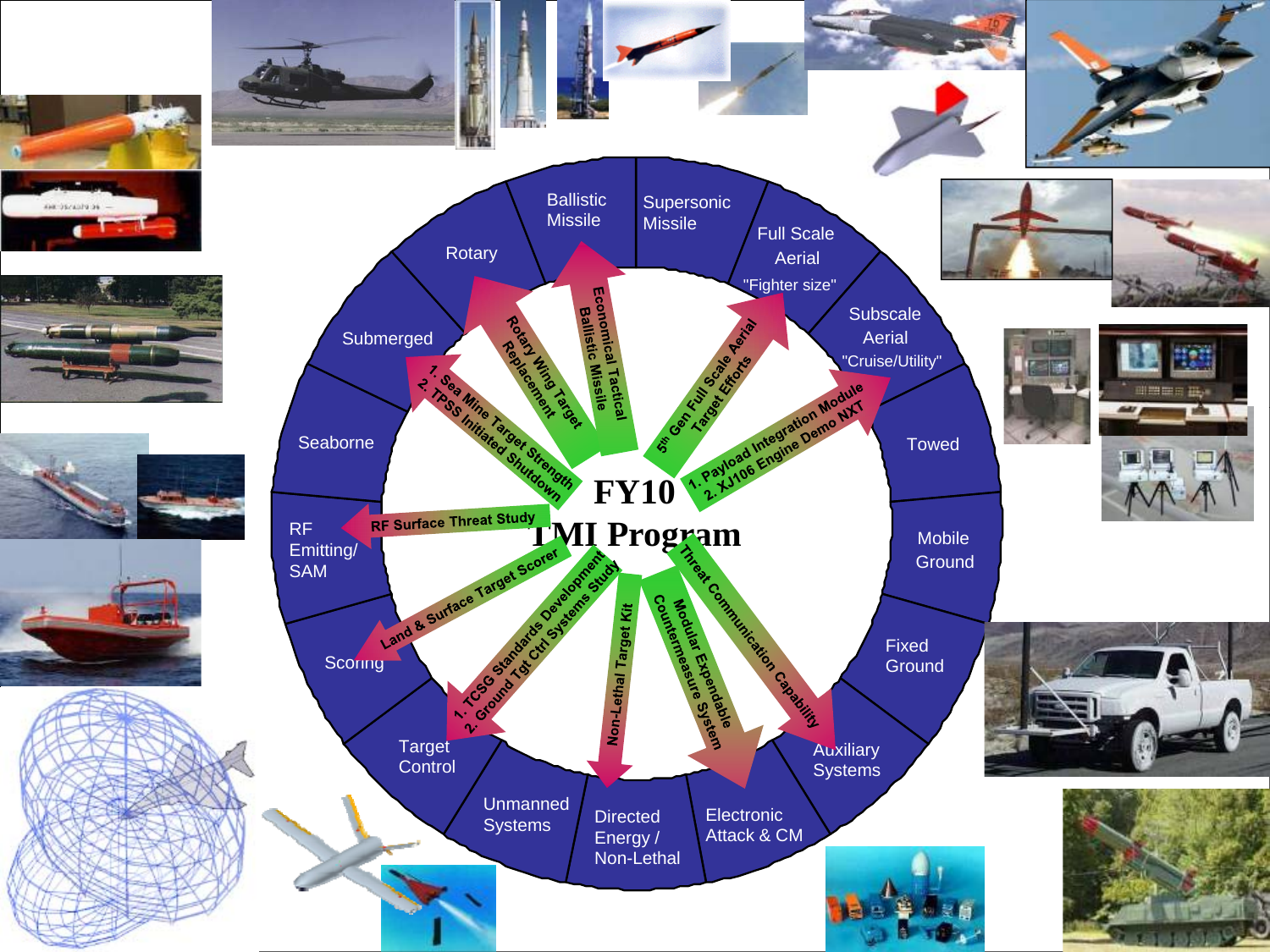**Olivin** 

### FY11 TMI Program

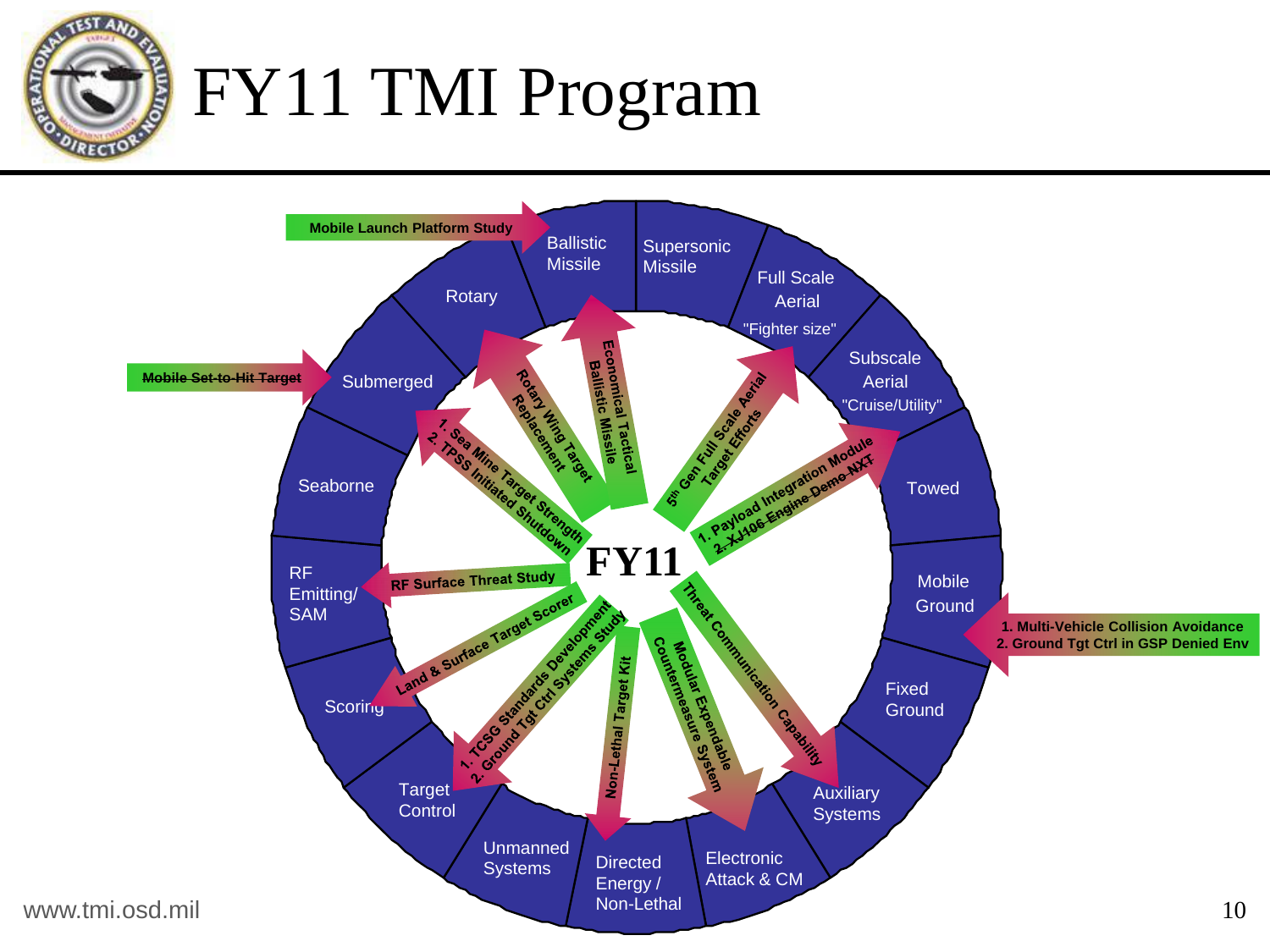

### FY12 TMI Focus Areas

- In the process of developing
- For reference, the FY11-FY08 focus areas are on the TMI website
- Additional references:
	- –The DoD Strategic Plan for T&E Resources (TRMC)
	- –- Service target resource needs (citing any references or documents will strengthen a proposal)
	- –The DOT&E Annual Report "T&E Resources Appendix"